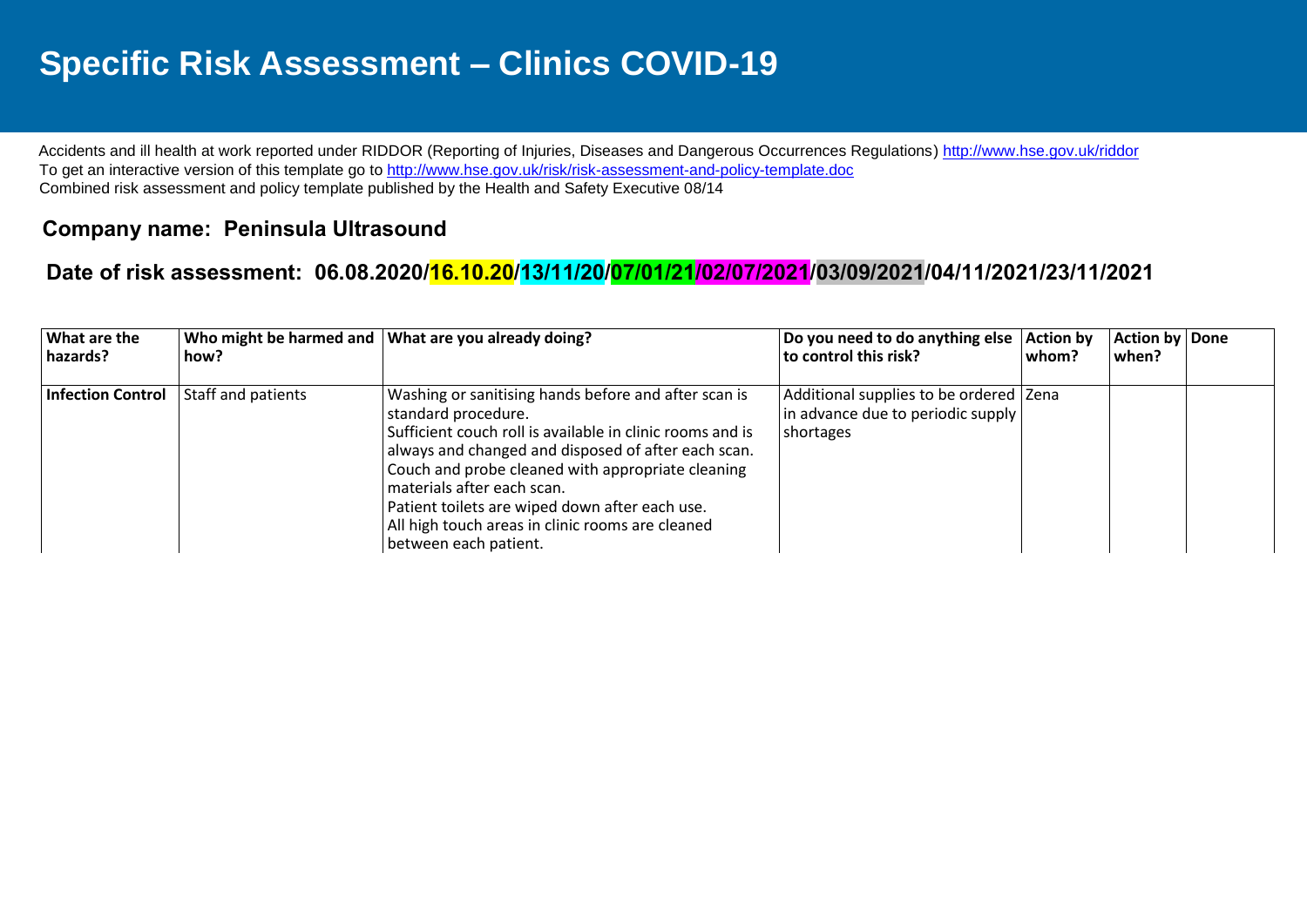| <b>Exposure and</b><br>infection of<br>COVID-19                            | Staff and patients                                                                                | Individual surgery guidelines in line with national<br>guidelines to be followed<br>Patients are advised to cancel or rebook their<br>appointment if they or anyone in their household has                                                                                                                                                                                                                                                                                                                                                                                                                                                                                                                                                                                                                                                                                     | Ensure sanitiser is available at<br>the entrance to the clinic rooms<br>with signage asking people to use<br>before entering                                                                                                                                                                     | Michaela                              |                                  |
|----------------------------------------------------------------------------|---------------------------------------------------------------------------------------------------|--------------------------------------------------------------------------------------------------------------------------------------------------------------------------------------------------------------------------------------------------------------------------------------------------------------------------------------------------------------------------------------------------------------------------------------------------------------------------------------------------------------------------------------------------------------------------------------------------------------------------------------------------------------------------------------------------------------------------------------------------------------------------------------------------------------------------------------------------------------------------------|--------------------------------------------------------------------------------------------------------------------------------------------------------------------------------------------------------------------------------------------------------------------------------------------------|---------------------------------------|----------------------------------|
|                                                                            |                                                                                                   | any COVID-19 symptoms<br>Patients are asked to attend clinics unaccompanied to<br>limit the number of people in the clinic room<br>Face masks are worn by staff (medical grade) and<br>patients in clinics<br>From $19th$ July – staff will continue to wear face masks<br>and patients will patients will be requested to wear<br>face coverings for the duration of their appointment.<br>Additional PPE - disposable aprons and gloves are used<br>by clinic staff<br>Patients are collected from the car park or surgery door nandwashing posters displayed<br>avoid congregation in waiting rooms<br>Where waiting rooms are used, 2m or 1m+ social<br>distancing is adhered to by positioning of seats.<br>Staff are advised to not come to work if they have been<br>contacted and advised to self-isolate or if they or<br>anyone in their household have any COVID-19 | Signs being added to clinic doors<br>to remind people not to enter<br>the building if they or anyone in<br>their household has COVID-19<br>symptoms.<br>Advice added to text messages<br>Correct procedure for<br>All staff messaged through<br>Soliton to inform of new<br>screening procedure. | Michaela<br>Leigh-Ann                 | 12.11.20<br>12.07.21<br>21.12.20 |
| control measures                                                           | Staff not aware of Staff and patients                                                             | symptoms<br>At first meeting of patient, they are screened by clinical<br>assistant for any COVID symptoms for themselves or<br>anyone in their household.<br>Emailed to staff when changes are made<br>Risk assessments to be added to website as dropbox no and 1:1s to bring to attention of<br>longer accessible to all staff                                                                                                                                                                                                                                                                                                                                                                                                                                                                                                                                              | Agenda item in staff meetings<br>all staff                                                                                                                                                                                                                                                       | Leigh-Ann                             |                                  |
| High risk area<br>identified-<br><b>Exeter</b><br>No longer a risk<br>area | Staff and patients working<br>at Exeter clinic or<br>interacting with staff from<br>Exeter clinic | All identified staff to book a COVID test<br>A negative test result is required before affected staff<br>member returns to work<br>Limit the number of clinical staff working in Exeter<br>clinic<br>Staff and patients are temperature checked on entry to<br>hospital<br>No patients without masks to be scanned.<br><b>Clinics in Exeter paused from mid-December</b>                                                                                                                                                                                                                                                                                                                                                                                                                                                                                                       | Communicate the updated risk<br>assessment to team responsible<br>for rota and also clinical staff.                                                                                                                                                                                              | Leigh-Ann<br>Michaela<br>Clinic staff | 13.11.20<br>08.07.21             |